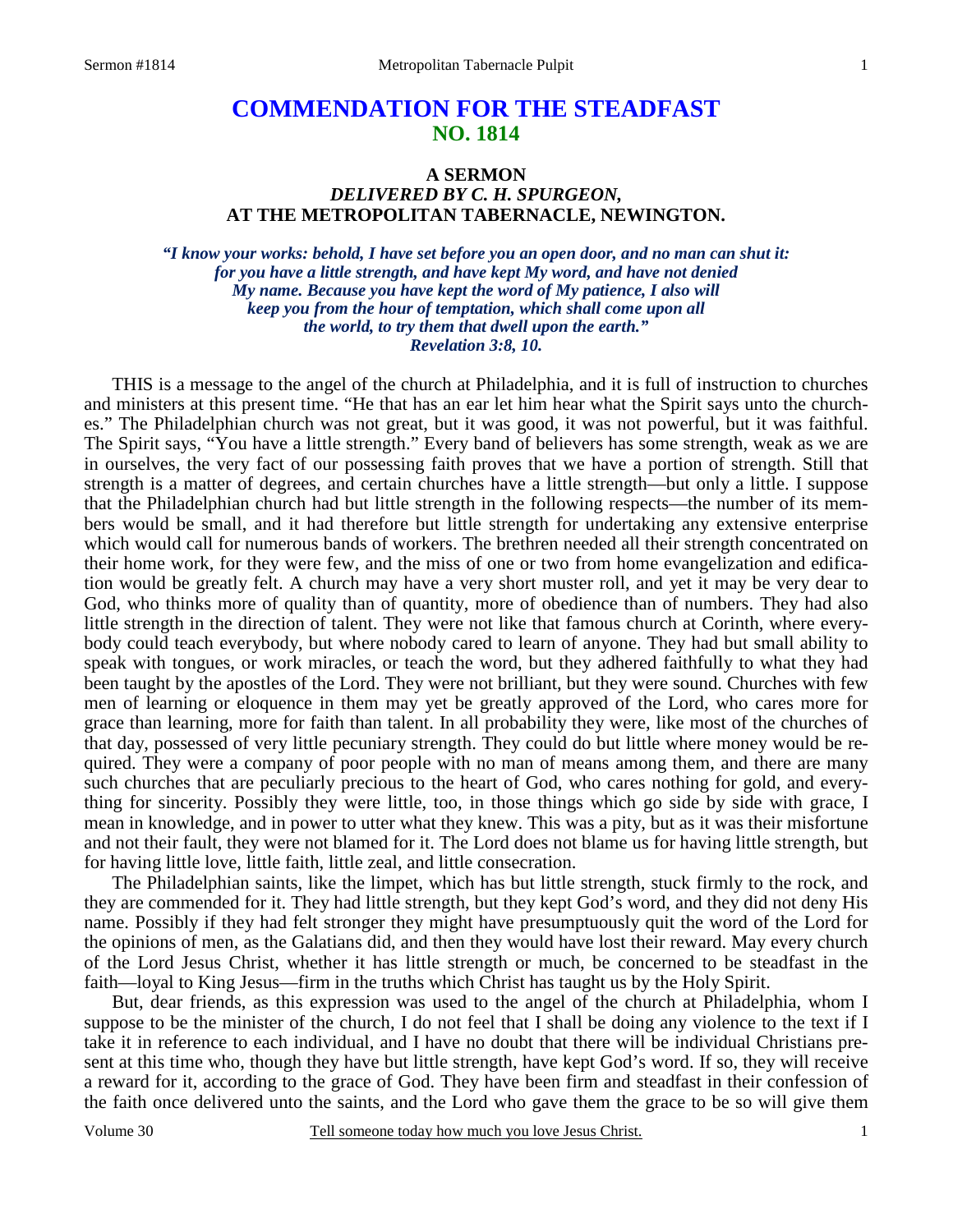yet more grace as the recompense of their fidelity. We will speak upon the text tonight with a view to that, and we shall notice, first, that there is *a word of praise.* God praises this faithful messenger of the church. Secondly, He gives him *a word of prospect*. He says, "I have set before you an open door, and no man can shut it: for you have a little strength, and have kept My word." And then, thirdly, we shall speak upon *a word of promise* which is in the text in the tenth verse, "Because you have kept the word of My patience, I also will keep you from the hour of temptation, which shall come upon all the world, to try them that dwell upon the earth." Oh that my words might call out some faithful ones in these evil days. We need pillars in the house of our God. Where are they to be found?

**I.** First I would remind you that our text has in it A WORD OF PRAISE.

 I do not think that we should be as slow as we sometimes are in praising one another. There is a general theory abroad that it is quite right and proper to point out to a brother all his imperfections, for it will be a salutary medicine to him, and prevent his being too happy in this vale of tears. Is it supposed that we shall cheer him on to do better by always finding fault with him? If so, some people ought to be very good by this time, for they have had candid friends in plenty. Find fault with a brother and he will be kept from growing too proud, and he will, no doubt, go forward blessing you very much for your kind consideration in promoting his humility. Remember also that it is so much to the increase of brotherly love to have a clear eye to see the imperfections of our friends. Does anyone in his senses think so? I should suppose that after having given a sufficient trial to that manner of procedure, it would be quite as well at times to try another, and to rejoice in everything which we see of grace in our brethren, and sometimes to thank God in their hearing for what we perceive in them that we are sure is the fruit of the Spirit. If they are what they should be, they will not think so much of our little praises as to be unduly exalted thereby, but they will be sometimes so encouraged as to be nerved to higher and nobler things. If a man deserves my commendation, I am only paying a debt when I give it to him, and it is dishonest to withhold it under the pretence that he would not use the payment rightly. Men who deserve praise can bear it, and some of them even need it. I should not wonder that the kindly words of God's people may be but a rehearsal of that "Well done, good and faithful servant" which will one day sound in their ears, and be a useful rehearsal, too, helping them on their weary way. Good men have many conflicts; let us minister to their comfort. At any rate, the great Head of the church did not think it unwise to say to the church at Philadelphia that He thought well of it because it had kept His word. Let us give honor to whom honor is due, and encourage those who are aiming to do right.

What had these Philadelphian believers done that they should be praised? What they did was this they kept the word of God, "You have kept My word, and you have not denied My name." What does this mean?

 Does it not mean, first, that *they had received the word of God,* for if they had not heard it and held it they could not have kept it? It was theirs; they heard it and had no wish to hear anything else. It was theirs, they read it and searched it and made it their own. They hoarded up divine knowledge in their memories, preserved it in their affections, used it in their experience, and practiced it in their lives. They were not ashamed of revealed truth, but, on the contrary, they took it for their possession, their heritage, their treasure, their all. I trust that many of us can say that the doctrines of grace are our jewels, our estate, yes, and our very life. God has put us in trust with the gospel, and we will sooner part with all that we have than be false to our trust. It is no small privilege to be taught of the Holy Spirit as to have a taste for the gospel, a deep attachment to the truths of the covenant.

 Next, we may be sure that *they loved the word of God*. They had an intense delight in it. They appreciated it, they fed upon it. They stored it up as bees store away honey, and they were as ready to defend it as bees are to guard their stores. They meditated upon it, they sought to understand it, and they took delight in everything which came from the mouth of God. Men do not keep things which they consider to be valueless. If men in our day had a higher opinion of the truth they would be more valiant for it. People are always ready to part with that for which they have no esteem, and for this very reason many are quite willing to give up the Bible to critics and philosophers, those thieves and burglars of faith. But he that keeps God's word, we may be sure, is deeply in love with it. Oh, dear child of God, you may be very little in Israel, but if you love the word of God there is a something about you in which God takes delight. He sees you at your Bible-reading, He marks you in your endeavors to get at the meaning of His word, He notes you when you sit down and meditate upon His divine thoughts, and He takes pleasure in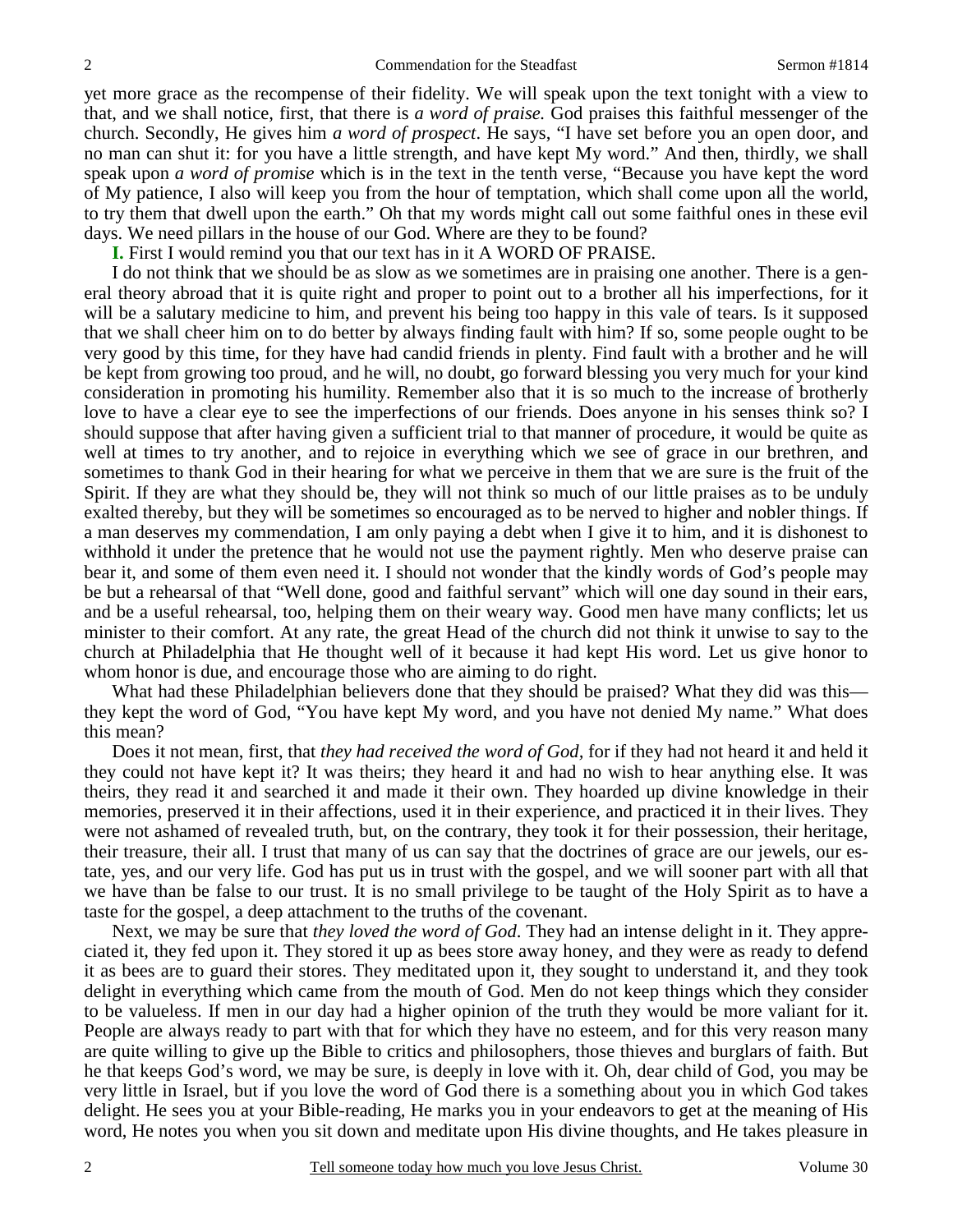your eagerness to know what the will of the Lord is. He says, "I know your works," and though you may be one of little influence and little ability, yet He is pleased with you because you are pleased with His word.

 More, however, is meant than simply loving the word, though that is no small thing. It means that *they believed it,* believed it most thoroughly, and so kept it. I am afraid that there are great truths in God's word which we do not intelligently believe, but take for granted. We say, "Yes, yes, these doctrines are in the Creed," and we put them up on the top shelf, and by that very act we lay them aside and do not heartily believe in them for ourselves. We grow very vexed if anybody denies them, but if there is no controversy over them we forget them. Is this wise? We call our opponents heterodox, and our zeal for orthodoxy comes to the front, and yet, after all, it may be that we have never exercised a personal faith about those doctrines, so as to think them out for ourselves. It is a grand thing to work your passage to a truth, to mine your way to the golden ore by digging and clearing. True believers may be likened to those mites in the cheese which eat their way into it, and penetrate into the center by feeding upon all that lies in their way as they advance. We eat our way into the word of God, we live upon what we learn, tunneling through the truth with receptive minds. The truth is too great for us ever to absorb it all, but daily and hourly we live upon it. We so believe it, as to treat it as a matter of fact, valuable for everyday use. This is the surest way to keep it, even to the end. Now, dear child of God, as I have said before, you may have but very little strength, you may often be tempted and tried, and cast down, but if you believe the word, there is more for the pleasing of God in a child-like faith than there is in the most glittering profession or in the most showy deeds. Faith is the diamond among jewels—the queen of the virtues. Believe God's word, and you have worked a god-like work. Believe it when others contradict it, and you are a conqueror over them all. Believe it when circumstances seem to make it questionable, believe it when your own heart fails you, believe it when your sin and corruption rise within you like a fountain of foul waters, thus shall you give glory to the God of truth. Still hold on to the promise made to you in the word of God, and to the manifestation of God which is seen in Christ Jesus, and you will be doing your God the honor which He deserves at your hands, and He will say, "I know your works: for you have a little strength, but you have kept My word."

 Furthermore, in addition to the inner possession and the hearty belief of the truth, we must be *ready to adhere to it at all times*. That, perhaps, is the central thought here—"You have kept My word." Why, there are great folk among us that never care to believe according to God's word at all. They have thought out what they believe, their theology is made out of their own substance, as spiders spin their webs out of their own bowels. But, surely, in everything which concerns the doctrines of our most holy faith, we must make reference to a "Thus, says the Lord." It is not what I think, it is not what some greater man may think, and it is not what may be the consensus of all the enlightened minds of the period. The decision lies with what the Lord has spoken. God's thoughts are as high above ours as the heavens are above the earth, dare we drag them down and sit in judgment on them? If the thought of the age happens to be right, well and good, but it is not upon temporary opinion that we rest. Our faith stands not in the wisdom of man, but in the power of God. What is taught in Holy Scripture is sure truth to us, and every other statement must bow to it. Chillingworth said what ought to be true, though I am afraid that it is not—"The Bible and the Bible alone is the religion of Protestants." I should like to see a few more of such Protestants. Many say that we ought to keep "abreast of the times," whatever that may mean, and that there is a certain "spirit of the age," to which we should be subject. This to me is treason against the sovereign truth. I know of one only spirit to whom I desire to be subject and that is the Spirit of all the ages, who never changes. By His teaching we are not only nineteen centuries behind the present age, but we come in at the back of all the ages of human history. If we have but little strength, we mean to let the times and the spirits go where they like, we shall keep to the Holy Spirit and to His eternal teachings. Supposing that we have not such big heads as some have, and cannot excogitate or multiply sophisms and inventions as they do, it will be no small thing to be commended at the last, in these terms—"You have a little strength, but you have kept My word." Brother, cling to God's word, cling to infallible and immutable revelation! Whatever novelty comes up, keep to the word of Jesus! Whatever discovery may be made by the wise men of the age, let Christ be wisdom unto you. Regard the new teachers no more than you would the wise men of Gotham, for those who oppose themselves to God's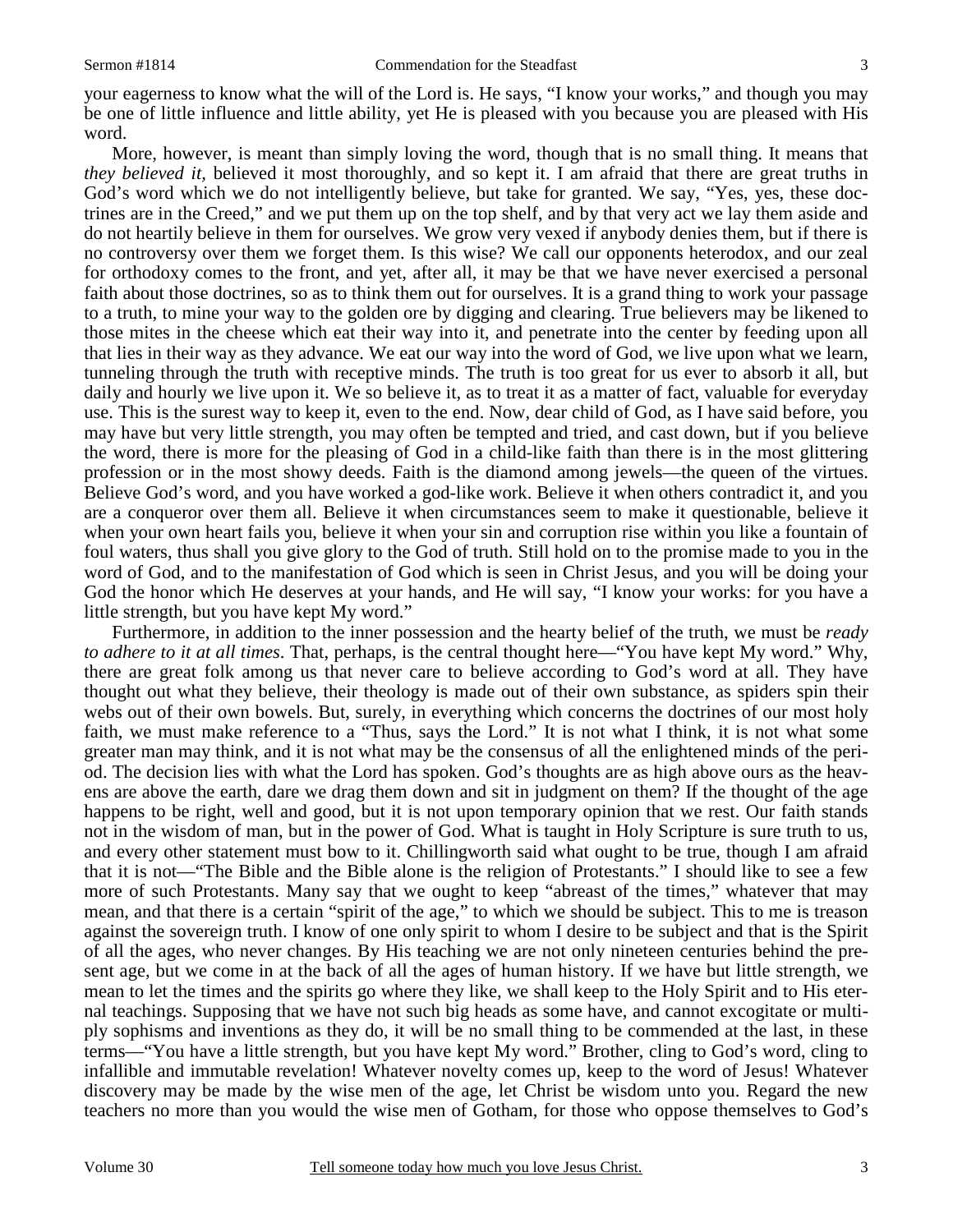word are fools. Let them cry, "Lo here, or lo there," but believe them not. Here is your anchor. The Book is our ultimatum—

> *"Within this sacred volume lies The mystery of mysteries; Happiest they of human race To whom our God has given grace To read, to mark, to think, to pray, To know the right, to learn the way; But better they had never been born Who read to doubt, or read to scorn."*

That which is not in Holy Scripture is not to be received as matter of faith in the Christian church, but that which is there is to be received and held with that stern steadfastness, that incorruptible faith, which no more changes than the unchanging truth which it has grasped. Woe is to the man who is first a Calvinist, then an Arminian, then a Pelagian, then a Unitarian, never finding rest for the sole of his feet, keeping nothing because he has nothing to keep. This Philadelphian church had won the commendation, "You have kept My word." Dear hearer, see that you win it too.

 And no doubt also it was intended in this sense—that *they had obeyed the word of God*. "You have a little strength," there are very few of you, but you have been observant of all precepts and ordinances. Some think it a great thing to be members of a popular sect, but when the great curtain rolls up, and all things are seen as they are, and not as they seem, do you not think that that church will be most commended which was truest to the teaching of the Holy Spirit in everything? Christian chivalry should make you feel it better to be a member of a church of six doing the Lord's work conscientiously than to be a member of a church of six millions which has turned aside from it. I could not be in communion with a church whose chief guide and authority is another book than God's word, and who's acknowledged Head is other than the Lord Jesus Christ. I had sooner stand alone than yield with a crowd to an Act of Parliament which was passed to dictate to me the form in which I may worship God. There shall come a day when it will be found that the minorities have generally saved both the world and the church. A struggling few may reckon themselves to be the majority when they stand alone *with* God, for HE counts for more than all the myriads of the earth put together. The faithful, staunch, God-fearing men that would not budge an inch, or change a letter, or shape a syllable, to please all the kings and princes of the earth, shall be found to praise and honor in the day of the Lord's appearing. These are the men that Christ shall stoop from His throne to honor. They that have trifled with His word shall be lightly esteemed. They that have willfully broken one of the least of His commandments, and have taught men so, shall be least in the kingdom of heaven. Blessed and happy shall he be who follows the Lamb wherever He goes. Blessed shall he be who only wanted to know the Lord's will that he might do it unquestioningly, caring nothing what the will of other people might be in the matter.

 I shall put it home to you, dear friends, again. You may have but little strength, but *do you keep God's word?* You may never become more numerous, or more influential, but let it be true of you, that you have kept God's word. Be students of God's word and adherents of it. Take no notice of anything *I* say if it cannot be supported by the word of divine truth. Take equally little notice of what any man says, be he orator, thinker, bishop, or whatever he may be. There is no value in all the brass counters which circulate among the many, they are current with the world, but the Kingdom of God does not know them. The words of men are trifling in value, it takes a mass of them to come to the value of a farthing, but any one word of the Lord is worth a mint of gold. If a doctrine is of God, if it has come out of the loving lips of the Lord Jesus, hold it fast, as for dear life. Let men call you bigot, but never mind, hold on with all your might and your Lord will smile upon you.

 Thus I have explained what the Philadelphians did. They did it under great disadvantages, but that only helped to increase the weight of praise measured out to them. They had little talent, but they kept God's word. Oh, that, men who have ten talents would not be so anxious to be original in their teaching! Oh that they would cease to display their own thought, their own cleverness and individuality. If you have little talent, it is a pity you have not more, but still it is for your praise if you quit yourselves like men, and stand fast in the faith. It may be you have little strength of mind, but I hope even then grace enables you to be firm for the truth. In other things you may be easily persuaded, and readily talked over, but be you doubly stanch in the things of God. There make your mark, and put your foot down. Let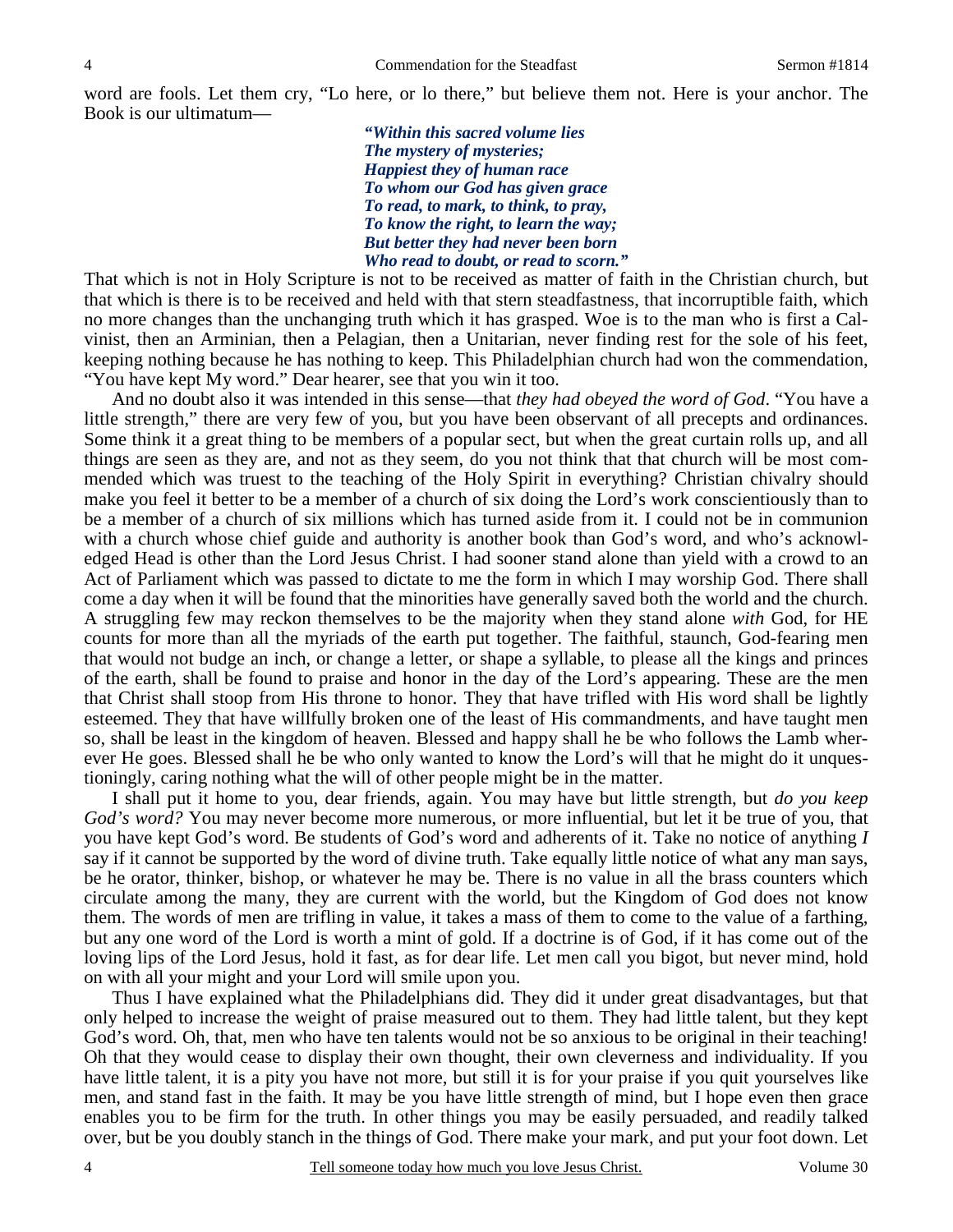it be seen that you do not go to be stirred in those vital points, till your friends say of you, "Oh, you can twist William anywhere, but not in his religion. On that point he is a regular Puritan, there is no moving him." May it always be so, even if you have but little strength, see to it that you keep Christ's word.

 Possibly you have not much strength as to influence, your sphere may be very narrow, and your power in it very slight. That does not matter, but it does matter that you are faithful to your Lord. If you have kept God's word you may be wielding an influence far beyond what you imagine. Good men in the dark days of Popery found out the truth, but they only lived, perhaps, in some quiet village, or shut up in a monastery, and the most they could do was to write down what they knew and so keep it. We have met with instances where they wrote out part of the word of God, and hid it away in a wall, and afterwards, when the wall was pulled down, the priceless record was discovered and used. Truth does not die through being buried. Some taught the gospel very quietly in their own family circle, and so kept it. Some would get a few copies of the New Testament, and go about and sell them in their baskets, and so they kept the truth. Those men of old time whose influence upon their own age seemed so little, nevertheless prepared the way for those braver spirits who, by and by, shone forth like the stars of the morning. Hold fast God's word and never mind what comes of it for the moment, God's seed may not grow in a day, but it will grow. If you only influence one child, who can tell, what that child may be? If you only help to strengthen one solitary Christian woman, who knows what may come to pass by her means? We see the telegraph wires, but we do not see what messages they may carry. The ropes hang down in our belfry, but the glorious chime is aloft. We cannot see the big bells, but it is ours to pull the ropes that are near our hand, and do what God bids us to do, and music will come of it somewhere. Above all, if we have but little strength of any kind, let us keep God's word.

 Now, why should God's word be kept in this way? What is there to praise about keeping God's word? I answer, because *it is a holy thing* to treasure up God's word. I have gone into churches on the Continent, and I have seen gold and silver plates in the sacristy, understood to be worth one or two or three millions of money. These were said to be the treasures of the church. Why, these are the treasures of men, and they shall pass away. The solid truth of revelation, the doctrine of the Holy Spirit, a divine experience given to you by that Holy Spirit—all this is the treasure of the church, and you are doing a holy thing when you guard it against every adversary. To this purpose are saints sent into the world—to keep this treasure of the church against all adversaries. Truth is the jewel for which all believers must be ready to die. Solomon made shields of gold, which were borne before the king when he went into the house of the Lord, but Rehoboam took away the shields of gold, and put shields of brass in their place. It is to be feared many are doing the same at this moment. Let us bear our protest; the gold is good enough for us. Do not throw away the best for the sake of getting something that may be newer, but that must be far inferior. I hold one single sentence out of God's word to be of more certainty, and of more power, than all the discoveries of all the learned men of all the ages.

 I might have seen the Alexandrian library burned without losing a night's rest, for the mass of its contents must have been mere rubbish, but were there one single verse of the New Testament which it were possible to blot out from human memory and record, one might be willing to lay down his life to save the glorious sentence. The mind of man sends forth pure water and impure, and it is hard to discern between the two, but from the heart of God there wells up, undiluted and unmingled, a stream of living truth which is more for man's benefit than all else out of heaven. Warriors guard kings, and crowns, and thrones, but the living truth of the living God is infinitely more worthy of our watch. Oh for ten thousand valiant men to stand about the bed of the truth, each man with his sword upon his thigh because of fear in the night. Therefore, as it is a holy thing, a heavenly thing, a priceless thing, keep God's word.

 Besides, *it is a wise thing,* for you that have but little strength, to keep God's word. The feebler you are, the more closely should you keep to the Scriptures. Remember what Solomon says—"The conies are a feeble folk," but he puts them down as wise people, for they have their habitation in the rocks. If a disputer can once get you away from the Bible, he can swallow you alive, but if you will keep to Scripture, and handle this weapon, "It is written, it is written," the disputer may be the arch-fiend himself, but he cannot possibly get the victory over you. Your wisdom is not to try to gain keenness of mind that you may emulate the critic, but to lay hold upon God's word, and cling to it, for therein shall be your safety and your victory.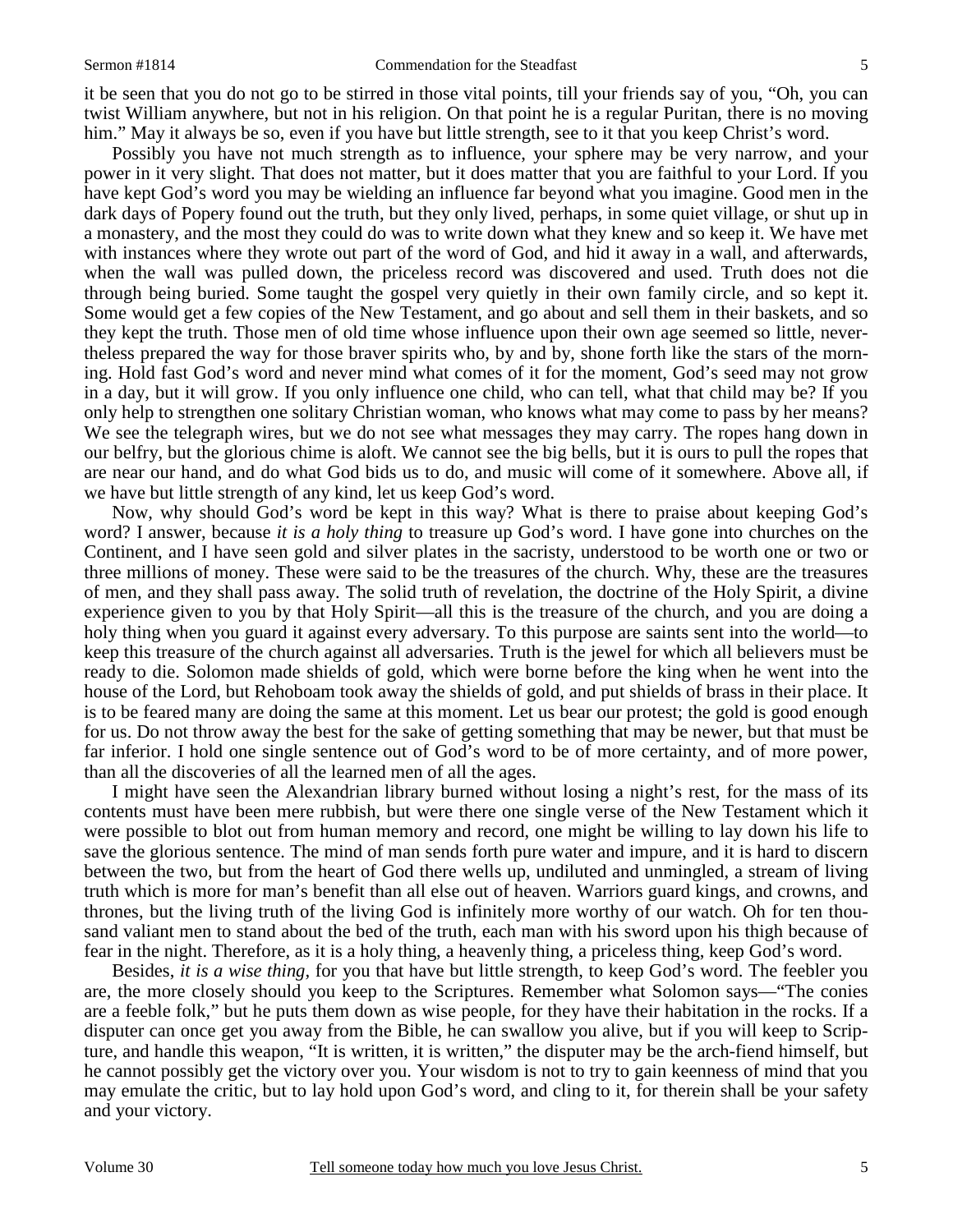Again, dear friends, we ought to hold fast to the truth of God, because, if we have little strength, *it is there that we shall get more strength*. We shall never grow stronger by leaving the eternal word. No, but as we cling to God in feebleness, the divine strength of the word is infused into our souls. Besides, God's word is a supporting thing, and he who quits it leaves his chief helper. He that receives it shall live, but without it there is no spiritual life. Therefore let us hold it. If men would take away from us certain dainties which are sweet but which are not needful, we might be content to let them spoil us of such superfluities, but if they come to take away bread and water from the poor and needy, then we cannot have it. For this we must stand up and fight to the death. The word that comes out of Christ's mouth is the daily manna of our heavenly life, and it behooves every Christian, however feeble or however strong, to keep the word of God with all his might against all comers, since it is his life. I am at this pass; I can sooner die than yield the gospel. I may be a fool, and an old-fashioned bigot, but I am not a turncoat, and I cannot quit the word of the Lord. If I must be the last of the Puritans, I will not be ashamed of it. My Lord will revive His buried truth as sure as He is God, the present madness will cease with its own short hour.

So much, then, with regard to this word of praise.

**II.** I will not be long on the next point, while I just remind you that there is A WORD OF PRO-SPECT—"Behold, I have set before you an open door, and no man can shut it: for you have a little strength, and have kept My word."

 It seems to me to mean just this—"You have been faithful; therefore I will use you. You have been steadfast; therefore I will employ you." For a considerable period of human life, it may be, God does not give to all of us a field of usefulness, but He provides a field of trial. There are some to whom He early opens the gate of usefulness, because He sees in them a spirit that will bear the temptation of success. But in many other cases it is questionable whether they could bear promotion, and therefore the Lord permits them to be tried in different ways until He sees that they are found faithful, and then He puts them into His service, and gives them an opportunity of bearing witness for Him. Now, dear friend, perhaps up to now you have been perfectly satisfied with holding the truth with all your might, and being faithful to it in private and in your own daily life. I want to suggest to you that if you have done this for some time the era has now arrived when you may go forward to something more. There are opportunities before you now which were not there before, these are placed before *you* especially because you have been tried, and have been proved faithful. If you will now begin to talk to others about that which you love so well, you will be astonished to find how gladly they will receive it from you. You have been a receiver yourself until now, and that is well and good, but now that you have become filled, overflow to others, and let them receive of your joy. "How do I know that they will accept it?" you ask. I know it from this fact—that, as a general rule, the man that keeps God's word has an open door before him. If you have been vacillating and shifty and tricky, and have believed everything and nothing, nobody will take any particular notice of what you say, except to shut the door against your uncertain prattle. But when they have observed how you stand to the truth, how solid, and steadfast you are, they will give up disputing with you, and come to inquire what your views really are. People do not care about knocking their heads against brick walls, or fighting against pillars of iron, and when they see that you are firm and unmoved, they will say, "We must let him have his own way." When a man begins his Christian life in a kind of dubious, half-hearted way, his friends do not know whether he is really going to carry it out or not. At any rate, as he endeavors to avoid all persecution, they do not know what to think of him, and they feel encouraged to treat him as one who can be pressed and squeezed at pleasure. If there is a secret entrance to heaven he prefers it, he means to go round about and climb over the wall somewhere, or sneak in at the back gate. This poor creature has no power or influence, he is rather ridiculous than useful. Nobody ever respects him. Nobody cares a button about him. The devil himself does not trouble him much, for he knows that he will do no harm to his kingdom, let him talk as he likes. But the man who says, "I am going straight for glory, and if anybody is in my way so much the worse for him, for I am bound to take the right road," such a man will find a pretty clear track. Mr. Moody would say, "Make a bee line for heaven." A bee knows the nearest way, and keeps to it with all its force. Let me hear each one of you say, "I am not going to take any corners, or twists, or windabouts, but, straight away, what God bids me do I am going to do; what He bids me believe, I am going to believe; and if there is anything to be suffered for it, all right. I have added it all up, and I count the reproach of Christ to be greater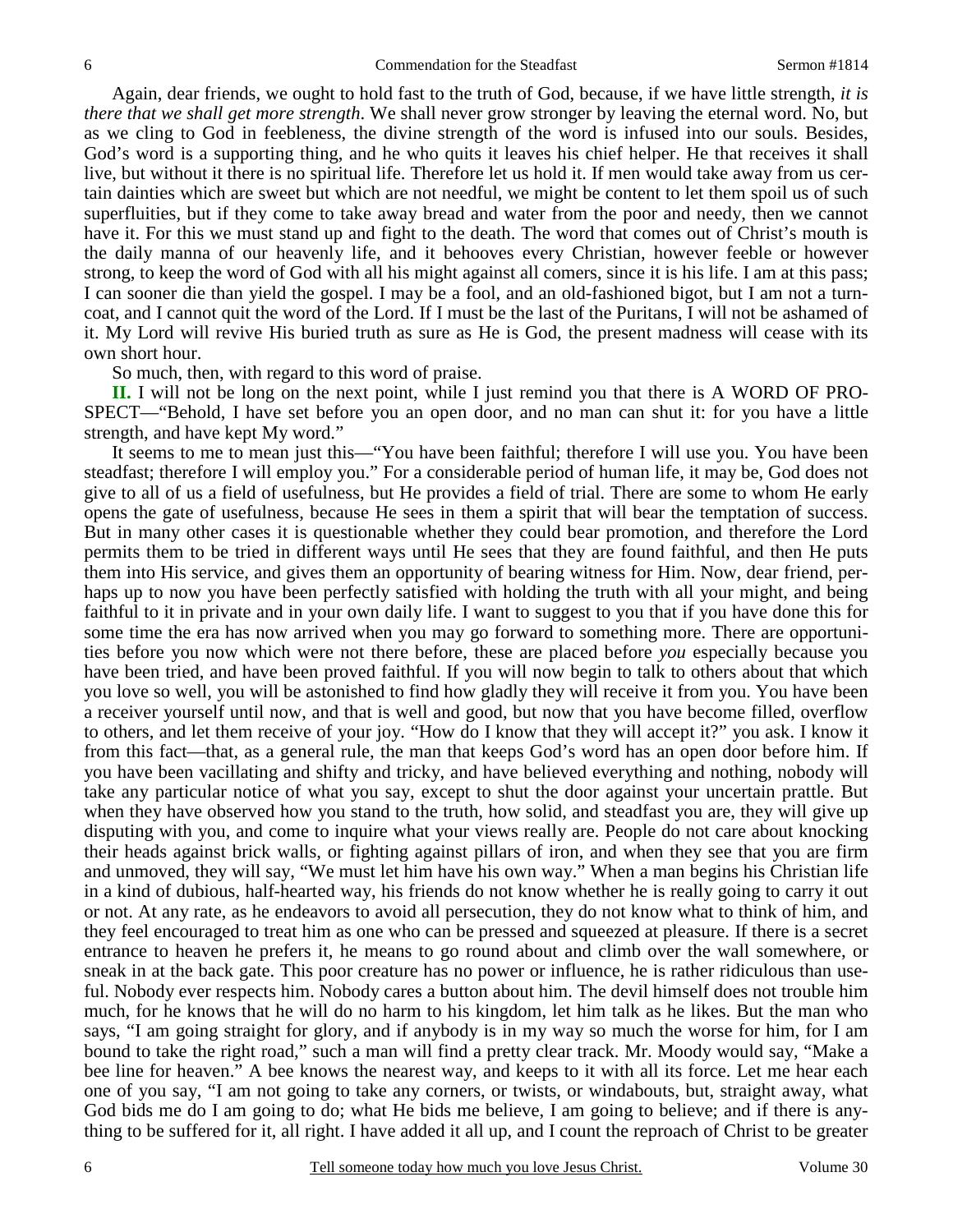riches than all the treasures of Egypt." This is the right kind of resolution. God help you to keep to it. Before you, my brother, the Lord God has set an open door. Go ahead! Do not be afraid. People will be willing to hear what you have to say, and what is more, people will be converted by what you say, for God has set before you this open door, and no man can shut it. It is amazingly easy to go through a door when it is wide open, and it will be very easy for you—much easier than you think, now that you have been schooled by God's Spirit into steadfastness of character, just to say in God's name, dependent upon God's strength, what He has taught you. You will bring many to Christ, because you yourself abide in Christ.

 `Come, brother, you did not reckon that such usefulness would ever fall to your lot, did you? Cheer up and get to work. Wake up to holy energy. In the Sunday school there are little children that you will be the means of bringing to Christ if you take a class, and out at the street corners there are folks that you will turn to the Savior if you have but the courage to stand up and preach. Out in the villages, or in the crowded city hearts await you. I say not this of you all, but only of confirmed and faithful ones. If you feel, "I never can give up the Bible, I can never forsake the truths that I have learned from it, they are stamped on my heart, they are cut into the very center of my soul," then you are the man who may safely go forth to publish the truth. There is an open door before you which no man can shut. Gird up your loins and enter it. Rush to the front. Victory lies before you. God means to use you. You are a vessel fit for the Master's use, and there never was a vessel fit for His use that He did not use one day or other. The hour needs its man quite as much as the man needs the hour. Take time by the forelock and honor your God. The Lord help you to keep His word, and then to go in for public testimony.

**III.** Our last point was to be A WORD OF PROMISE, for according to the tenth verse, it is written, "Because you have kept the word of My patience, I also will keep you from the hour of temptation, which shall come upon all the world, to try them that dwell upon the earth." Those who keep God's word shall themselves be kept from temptation. The Lord returns into His servants' bosoms that which they render to Him, He gives keeping for keeping.

 Now, I shall speak for myself and for you, and I know that we can bear witness that this promise is true. One says to me, "Are you not perplexed about the prevalence of modern thought—the new phase of divinity that has come up of late, and the general progress that is being made towards a new theology? Does it not trouble you?" Not a bit. Modern ideas do not affect me in the slightest. If all men that live, or ever shall live, should throw away the old Calvinism, there remains one that will hold it, for this reason—that he could not hold any other. I must be crushed out of existence before my convictions of the truth of the doctrines of grace in the old-fashioned form can ever be taken from me. I am miserable, wretched, lost if the doctrines of grace are not true. I am joyous, glad, strong, and happy if these doctrines are true. I cannot give them up, therefore, and especially because as I read, and the more I read, I perceive these things to be written in the word of God, and therefore I must hold them.

 In this church we feel very little of the temptation which tries all the world. Very seldom are any of our friends unsettled in their minds, or tormented with these hornets of heresy. "Alas," said one minister to me, "I see some of my best people becoming skeptical. Are you not worried by seeing the thoughtful ones drifting off into new views?" "No, not at all." "Why not?" "Because the grace of God keeps our people to their moorings. They know what they believe and they have no desire to change." If a man does not believe the doctrines of grace, he comes to hear me once, and he says, "I am not going there any more." He talks to some of you, and you are so dogmatic and firmly rooted, he calls you pig-headed, and says it is no use arguing with such bigots, and so he goes to argue somewhere else. This is exactly as we would have it. When a bushel is full of wheat, the good corn keeps the chaff out of the measure. This is the Lord's way of delivering those who keep His word, thus He shuts them away from the temptation that comes upon others. He seems to say, "Dear child, since you will not go beyond My written word, you shall not be tempted to go beyond it. I will cause the enemies of the truth to leave you alone. You shall be offensive to them, or they to you, and you shall soon part company." Remember how Mr. Bunyan pictures it? When Talkative came up to gossip with Christian and Hopeful, he chattered away upon all sorts of topics, and they were wearied with him. To get rid of him, Christian said to Hopeful, "Now we will talk a little about experiential godliness," and when they began to speak about what they had tasted and handled of divine truth, Mr. Chatterbox dropped behind. He did not like spiritual conversation, neither does any of the breed. The holy pilgrims were not so rude as to tell him to go, they only